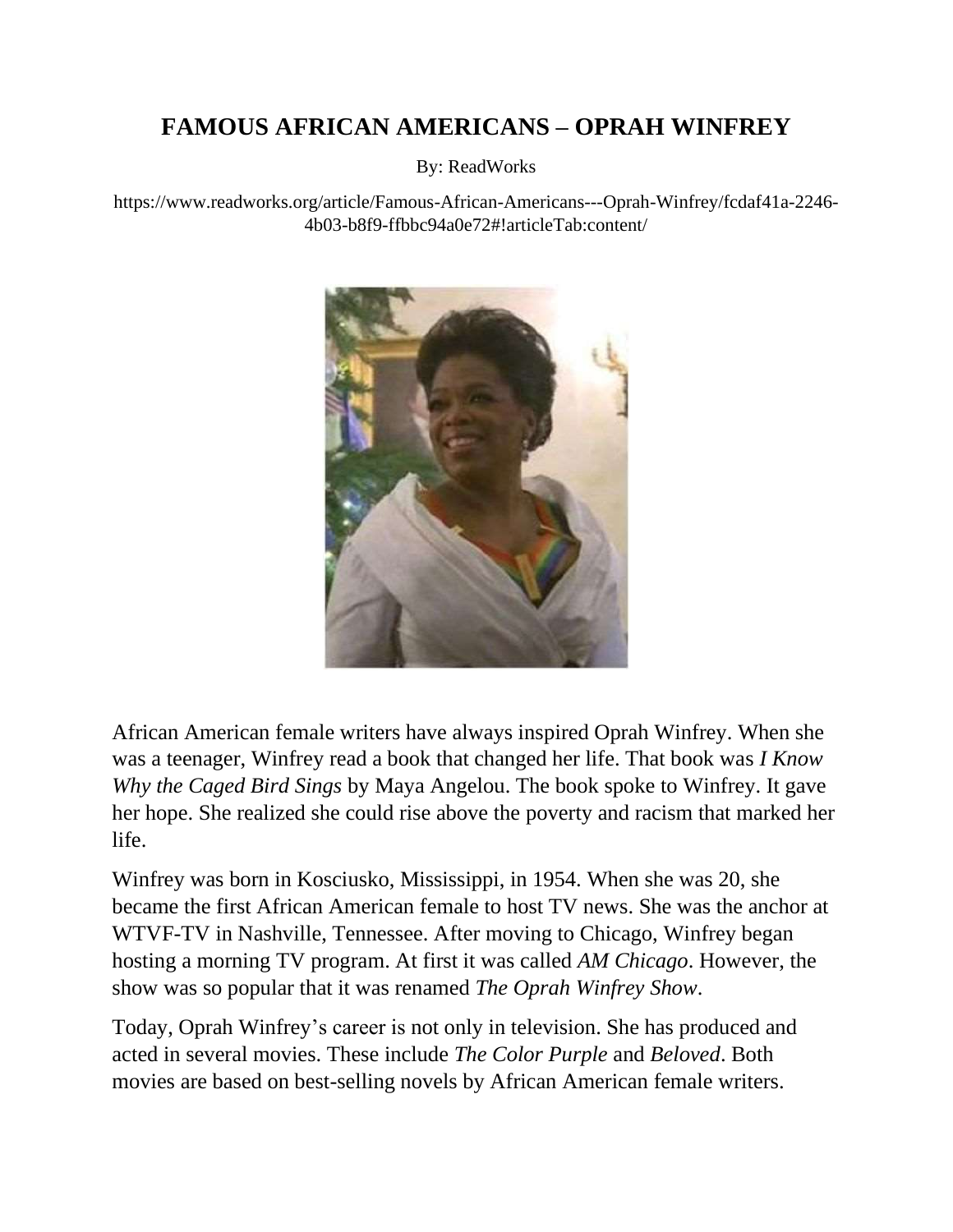Winfrey has won many Emmy Awards for her talk show. She has become one of the most popular, powerful, and influential African Americans of our time. She is also one of the richest women in America today.

#### VOCABULARY:

### **influential**

### *adjective*

definition: if someone is influential, they have power to affect how other people think or how they act. When you are very little, your parents or other caregivers are the most influential people in your life, but when you get older, your teachers and your friends start to become very influential too

Spanish: influyente

### **inspire**

*verb*

definition: to stimulate or influence (someone to do something) by stirring the emotions

*My mother's kindness inspired me to write a book about her.*

*The captain's bravery inspired the crew to face the storm without fear.*

Spanish: inspirar

forms: inspired, inspires, inspiring

## READING COMPREHENSION

- 1. According to the text, what works of art inspired Oprah Winfrey?
	- a. Writing by African American females
	- b. Movies based on the lives of journalists
	- c. Paintings by African Americans